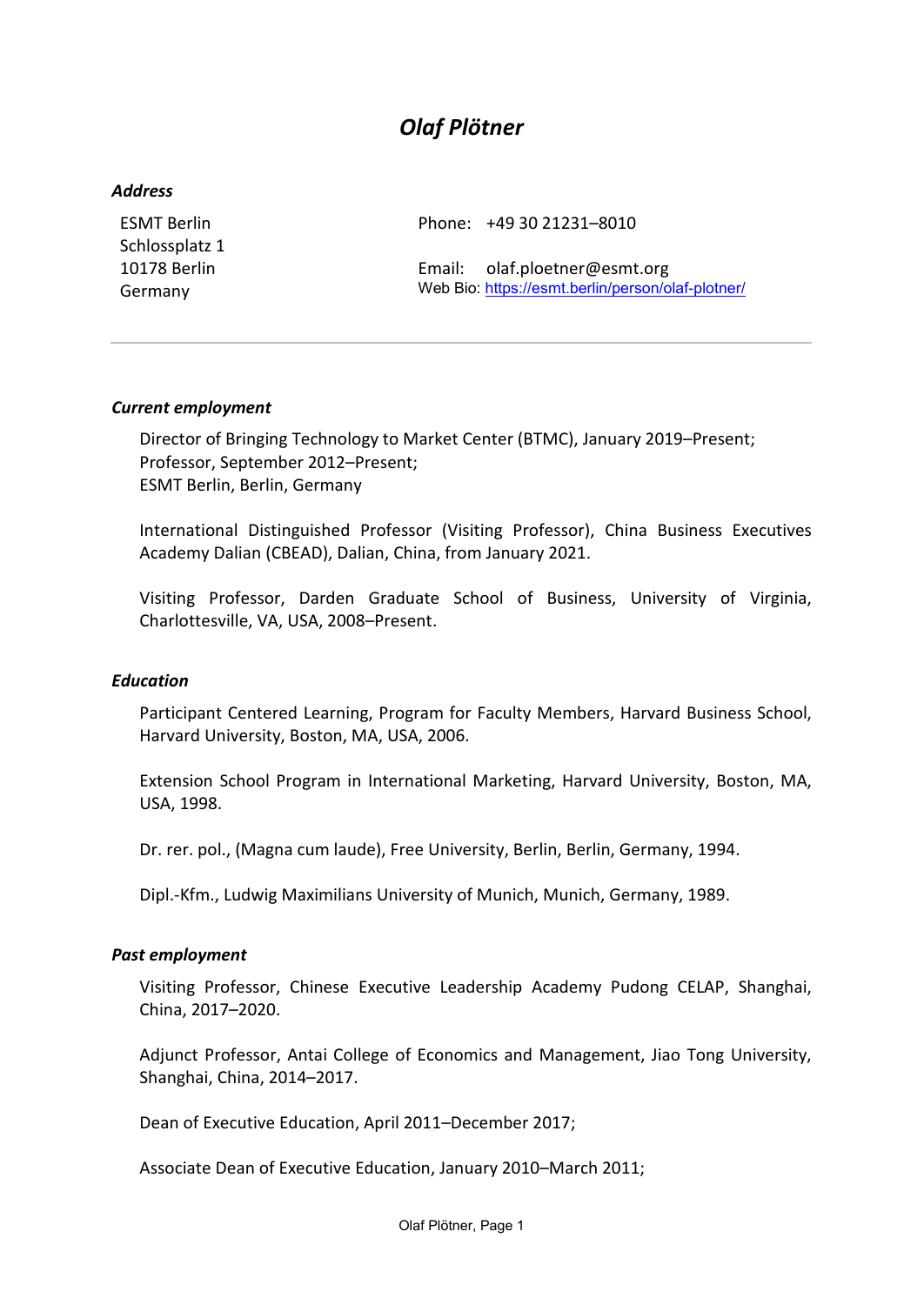Managing Director, ESMT Customized Solutions, Berlin, Germany, November 2002– December 2014.

Faculty Professional, October 2002–September 2012;

Guest lecturer, Managerial Accounting, Freie Universität Berlin, 2000-2010.

Managing Director, Institute of Management and Technology IMT Berlin, Berlin, Germany, 1999–October 2002.

Head of Business Development, Customer Care and Billing, Siemens Business Services, Siemens AG, 1999.

Director, Liaison Office Siemens Telecommunication Networks, Siemens AG, Boston, MA, USA, 1997–1999.

Communications Manager, Public Networks, Siemens AG, 1996–1997.

Consultant, The Boston Consulting Group, 1995–1996.

Research Associate, Freie Universität Berlin, Berlin, Germany, 1989–1994.

## *Publications*

## **Peer reviewed journal articles**

Habel, J., V. Jarotschkin, B. Schmitz, A. Eggert, and O. Plötner (2020). Industrial buying during the coronavirus pandemic: A cross-cultural study. *Industrial Marketing Management* 88: 195–205.

Dannenbaum, J., LM. Edinger-Schons, M. Rese, O. Plötner and J. Wieseke (2020). What Does it Take to Successfully Implement a Hybrid Offering Strategy? A Contingency Perspective. *Journal of Service Management Research* 4(2-3): 100-120. Bidault, F., M. Lüth, and O. Plötner (2011). A framework for monitoring relational quality in B2B technology partnerships. *Business Management Review* 1 (1): 34–43.

Plötner, O., and M. Kupp (2010). High-tech for low-frills markets: New challenges for German high tech companies. *Innovative Marketing* 6 (2): 77–81.

Plötner, O. (2008). The development of consulting in goods-based companies. *Industrial Marketing Management* 37 (3): 329–338.

Plötner, O. (2006). ESCRA. *Journal of Business and Industrial Marketing* 21 (3): 189–194.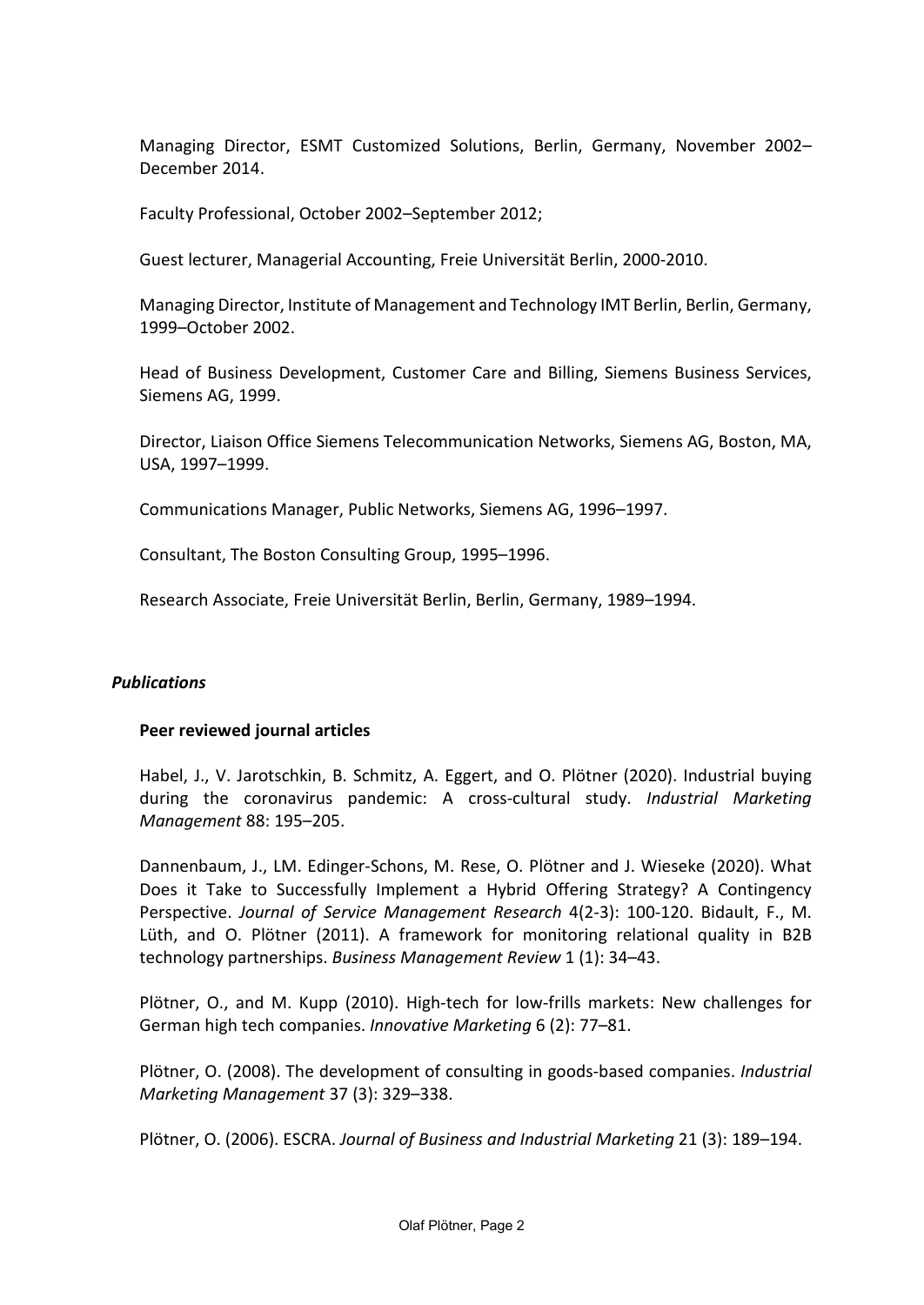Plötner, O., and M. Ehret (2006). From relationships to partnerships: New forms of cooperation between buyer and seller. *Industrial Marketing Management* 35 (1): 4–9.

Plötner, O. (2004). NEGBI: Introducing new systems in the telecom market. *Journal of Business and Industrial Marketing* 19 (5): 344–350.

#### **Non peer reviewed journal articles**

Schmitz, B., O. Plötner, V. Jarotschkin, and J. Habel (2020). The current frontier in industrial manufacturing: Bringing software systems to market. *The European Business Review*.

#### **Working papers**

Plötner, O., J. Lakotta, and F. Jacob (2010). Differentiating market offerings using complexity and co-creation: Implications for customer decision-making uncertainty. ESCP Working Paper, No. 53.

Bidault, F., M. Lüth, and O. Plötner (2009). *A framework for monitoring relational quality in B2B technology partnerships*. ESMT Working Paper, No. 09-008.

Plötner, O., F. Jacob, and C. Zedler (2006).Competence Commercialization von Industrieunternehmen: Phänomen, Einordnung und Forschungsfragen. ESCP Working Paper, No. 17.

#### **Books**

Plötner, O., J. Habel and B. Schmitz, (2020). *The essence of business strategy. Developing a robust planning framework.* BTM Center Solid Growth Series 1.

Plötner, O., J. Habel and B. Schmitz, (2020). *Advanced premium products. Understanding the success formula of hidden champions.* BTM Center Solid Growth Series 2.

Plötner, O., J. Habel and B. Schmitz, (2020). *No-frills products. Achieving profitability in low-price segments.* BTM Center Solid Growth Series 3.

Plötner, O., J. Habel and B. Schmitz, (2020). *Complex service solutions. Bringing digital offerings to industrial markets.* BTM Center Solid Growth Series 4.

Plötner, O., J. Habel and B. Schmitz, (2020). *The bigger picture. Managing different businesses within a single company.* BTM Center Solid Growth Series 5.

Plötner, O. (2012). *Counter Strategies im globalen Wettbewerb*. Berlin: Springer Gabler.

Plötner, O. (2011). *Counter strategies in global markets*. Basingstoke: Palgrave Macmillan.

Plötner, O., B. Sieben, T.-F. Kummer, X. Wang, and W. Shi (2011). 应用成本效益分析*-*理  $\hat{E}$ 、方法和习题. Shanghai: Shanghai University of Finance and Economics Press.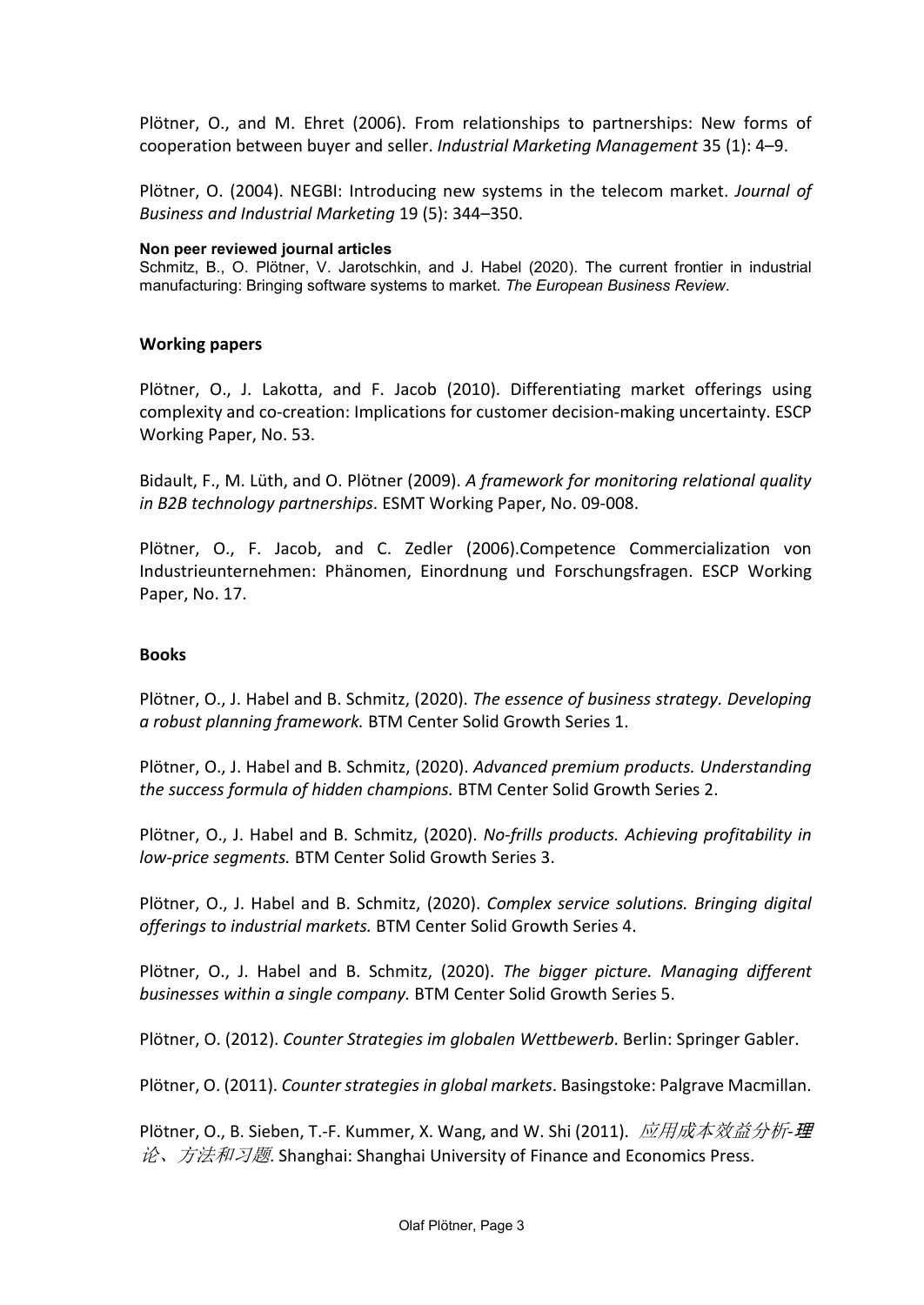Plötner, O., B. Sieben, and T.-F. Kummer (2010). *Kosten- und Erlösrechnung*. 2 ed. Berlin: Springer.

Plötner, O., and R. Spekman (Eds.) (2007). *Bringing technology to market: Trends, cases, solutions*. Weinheim: Wiley-VCH.

Plötner, O. (Ed.) (1995). *Das Vertrauen des Kunden: Relevanz, Aufbau und Steuerung auf industriellen Märkten*. Wiesbaden: Gabler.

# **Book chapters**

Plötner, O., M. Kupp, and M. Ehret (2015). Kundenintegration und die Gestaltung von Geschäftsmodellen: Der Fall Siemens Cerberus ECO. In *Kundenintegration und Leistungslehre: Integrative Wertschöpfung in Dienstleistungen, Solutions und Entrepreneurship*, ed. S. Fließ, M. Haase, F. Jakob, and M. Ehret, 457–471. Wiesbaden: Gabler.

Plötner, O., and F. Jacob (2007). Adjusting corporate customer communication. In *Bringing technology to market: Trends, cases, solutions*, ed. O. Plötner and R. Spekman, 105–118. Weinheim: Wiley.

Burger, C., and F. Frank (2007). Creating a competitive edge in global markets. In *Bringing technology to market*, ed. O. Plötner and R. Spekman, 147–158. Weinheim: Wiley.

Plötner, O., and B. Gögdün (2007). Creating new business by redefining the value chain: Case MAN Roland Druckmaschinen AG. In *Bringing technology to market: Trends, cases, solutions*, ed. O. Plötner and R. Spekman, 159–166. Weinheim: Wiley.

Plötner, O. (2007). From selling goods to marketing services. In *Bringing technology to market: Trends, cases, solutions*, ed. O. Plötner and R. Spekman, 33–46. Weinheim: Wiley.

Plötner, O. (2007). The services shift in the IT industries. In *Bringing technology to market: Trends, cases, solutions*, ed. O. Plötner and R. Spekman, 177–190. Weinheim: Wiley.

Plötner, O. (2006). Grundlagen der Gestaltung der Kommunikationsleistung. In *Markt- und Produktmanagement: Die Instrumente des Business-to-Business-Marketing*, ed. M. Kleinaltenkamp, W. Plinke, F. Jacob, and A. Söllner, 497–547. Wiesbaden: Gabler.

Plötner, O., M. Kleinaltenkamp, and C. Zedler (2004). Industrielles Servicemanagement. In *Handbuch Industriegütermarketing*, ed. K. Backhaus and M. Voeth, 625–648. Wiesbaden: Gabler.

Plötner, O., and F. Jacob (1998). Prozessorientiertes Kommunikationsmanagement. In *Prozessorientiertes Marketing*, ed. M. Kleinaltenkamp and M. Ehret, 121–145. Berlin: Springer.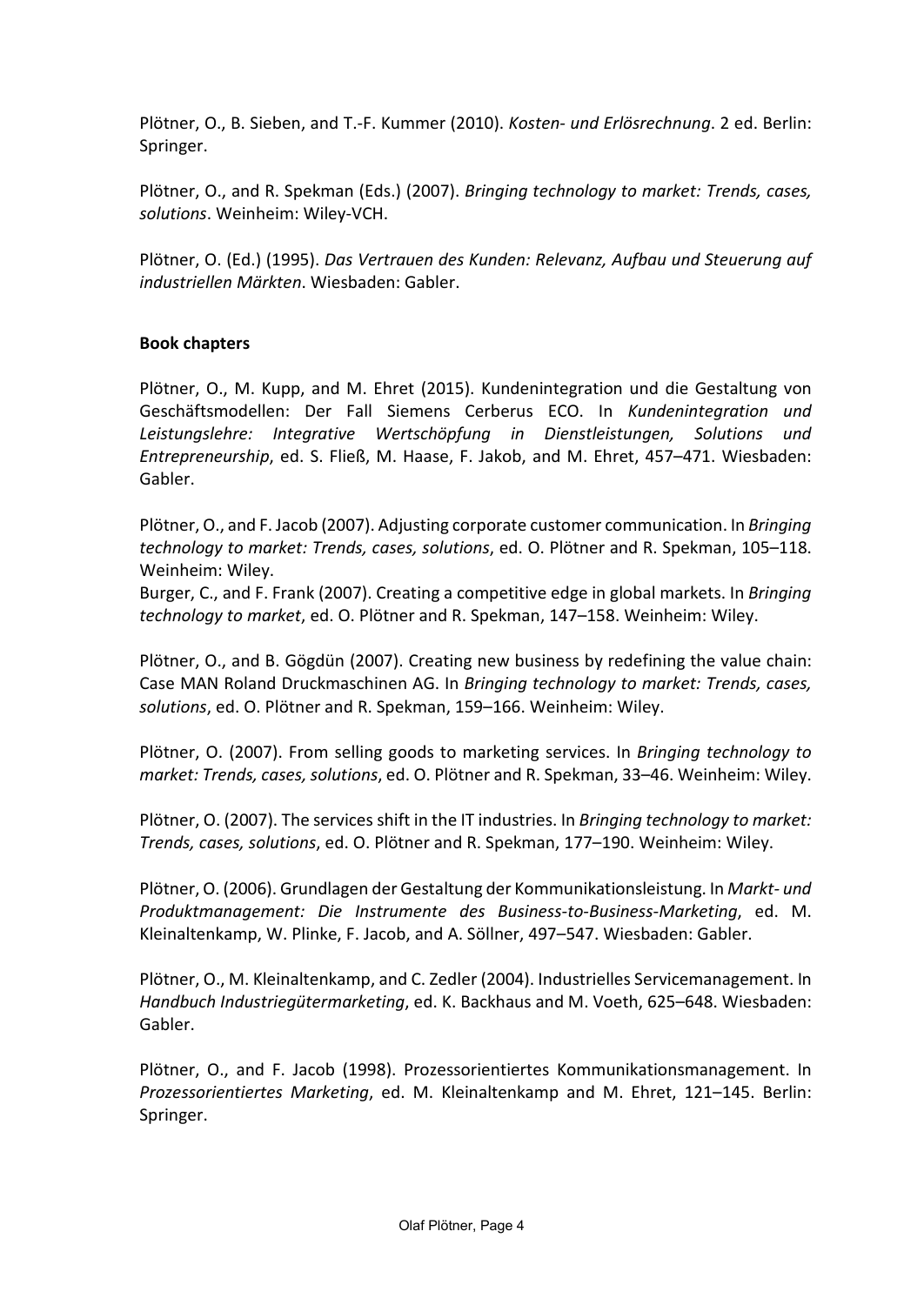Plötner, O. (1996). Die Gestaltung der Kommunikationsleistung. In *Technischer Vertrieb – Grundlagen*, ed. M. Kleinaltenkamp and W. Plinke, 785–829. Berlin: Springer.

Plötner, O., and F. Jacob (1996). Customer Integration und Kundenvertrauen. In *Customer Integration – von der Kundenorientierung zur Kundenintegration*, ed. M. Kleinaltenkamp, S. Fließ, and F. Jacob, 105–119. Wiesbaden: Gabler.

## **Case studies and technical notes**

Cardy, C., B. Schmitz, O. Plötner, and J. Habel (2022). Wilo SE: Corporate structures in times of de-globalization. ESMT Case Study, No. ESMT-321-0193-1.

Schmitz, B., O. Plötner, and J. Habel (2020).*The future of Basler AG*. ESMT Case Study, No. ESMT-319-0185-1.

Plötner, O., and B. Gögdün (2016).Heraeus: *Mid-size company striving for global market leadership*. ESMT Case Study, No. ESMT-316-0174-1.

Plötner, O., P. Utzig, X. Wang, and Q. Zhang (2014). *Shanghai Zhenhua Heavy Industries Co., Ltd (ZPMC)*. ESMT Case Study, No. ESMT-314-0148-1.

Plötner, O., and S. Pandit (2014).*China's largest investment in Germany: The strategic partnership between Weichai and KION*. ESMT Case Study, No. ESMT-314-0147-1.

Kupp, M., O. Plötner, and C. Liesener (2011). *Siemens CerberusEco in China: Introducing low-frills products in a high-quality company.* ESMT Case Study, No. ESMT-311-0123-1.

Spekman, R., O. Plötner, and B. Gögdün (2011). *Infoterra GmbH*. Darden School of Business Case Study, No. UVA-M-0796.

Plötner, O. (2009). *Voith Paper: Transforming sales costs into consulting revenue*. ESMT Case Study, No. ESMT-509-0095-1.Non peer reviewed journal articles

Schmitz, B., O. Plötner, V. Jarotschkin, and J. Habel (2020). The current frontier in industrial manufacturing: Bringing software systems to market. *The European Business Review*.

Habel, J., and O. Plötner (2017). From products to solutions: Mastering sales force incentives. *European Business Review* 2017 (September–October): 33–35.

Hagen, J., and O. Plötner (2014). Fehler im System. *Harvard Business Manager* (10): 82– 86.

Plötner, O., J. Lakotta, and F. Jacob (2013). Differentiating market offerings using complexity and co-creation: Implications for customer decision-making uncertainty. *European Business Review* 25 (1): 65–85.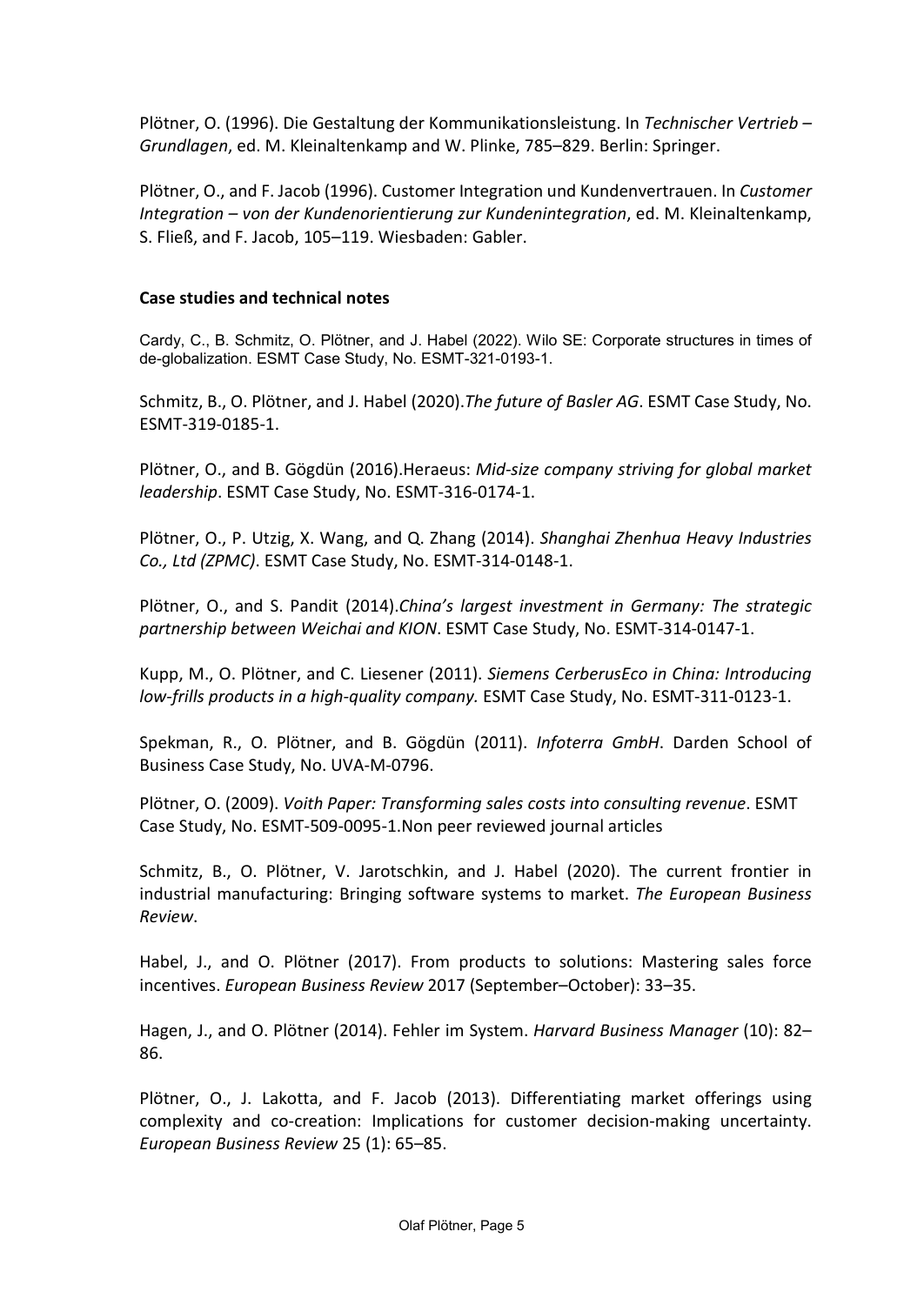Plötner, O. (2005). Mehr Dienstleistung? Neues Vertriebsmanagement! *Absatzwirtschaft* 1: 66–67.

Plötner, O., and M. Voeth (2005). Partnersuche im Technischen Vertrieb. *Absatzwirtschaft* Special Issue: 24–26.

Plötner, O., and F. Jacob (1999). Prozeßorientiertes Kommunikationsmanagement: Auf dem Weg zur Hyper-Kommunikation. *Absatzwirtschaft* 6: 100–103.

Plötner, O., and F. Jacob (1999). ProKom: Marketingkommunikation für den Business-to-Business-Bereich. *Technischer Vertrieb* 1 (1): 48–51.

Plötner, O., and T. Klatt (1997). Fitting the bill. *Telcom Report International* 4: 44–47.

Plötner, O., and F. Jacob (1996). Die Qualitätszertifizierung nach DIN ISO 9000-9004 und die Auswirkungen für das Marketing im Business-to-Business-Sektor. *IO Management* 65(9): 59–65.

Plötner, O., and M. Kleinaltenkamp (1994). Business-to-Business-Kommunikation: Die Sicht der Wissenschaft. *Wirtschaft und Weiterbildung* 39: 130–137.

Plötner, O. (1992). Bedeutung des Kundenvertrauens im Systemmarketing. *Marktforschung und Management* 36(3): 75–79.

# **Other publications**

Plötner, O., B. Schmitz, J. Habel, and C. Cardy (2022). Four Questions Corporate Executives Must Answer Before Deglobalization. Forbes.

Jarotschkin, V. , J. Habel, A. Eggert, B. Schmitz and O. Plötner (2021): Bringing digital innovations to industrial markets: A research agenda on manufacturers' emerging focus on software systems. 2021 AMA Winter Academic Conference Proceedings 32.

Cardy, C. , J. Habel, O. Plötner and N. Chaker (2021). Customer–salesperson negotiations in times of crisis. 2021 AMA Summer Academic Conference Proceedings 32.

Schmalstieg, J., B. Schmitz, A. Eggert, O. Plötner and J. Habel (2021). The human side of selling digital innovations: Understanding the role of salespeople's fear of losing face. 2021 AMA Winter Academic Conference Proceedings 32.

Plötner, O., J. Habel, and B. Schmitz (2020). The Essence of Business Strategy, ESMT Publication.

Plötner, O., J. Habel, and B. Schmitz (2020). Advanced Premium Products, ESMT Publication.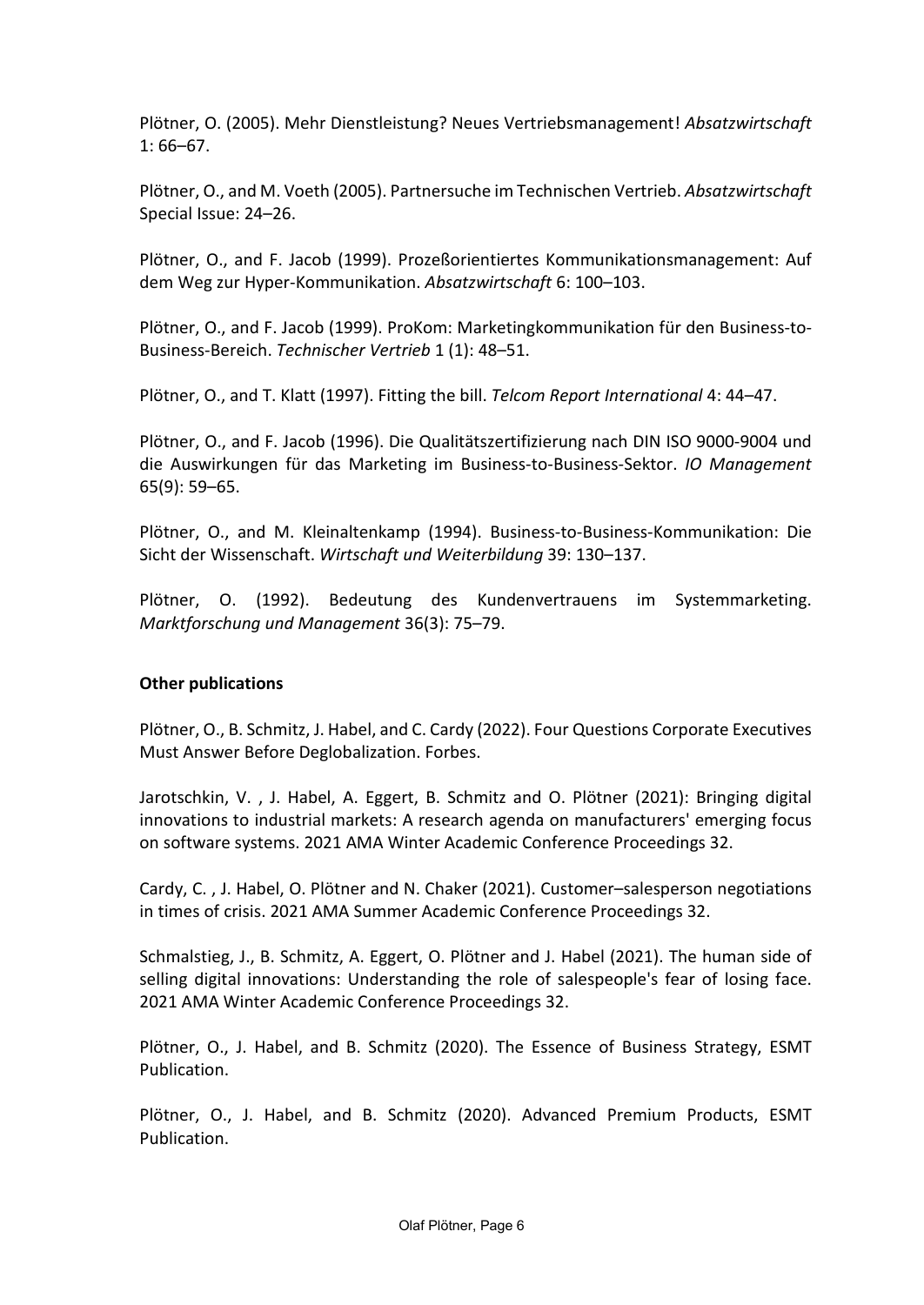Plötner, O., J. Habel, and B. Schmitz (2020). No-frills Products, ESMT Publication.

Plötner, O., J. Habel, and B. Schmitz (2020). Complex service solutions, ESMT Publication*.* 

Plötner, O., J. Habel, and B. Schmitz (2020). The Bigger Picture, ESMT Publication.

Plötner, O., and H. Hungenberg (2018). The essence of strategy. ESMT Berlin publication.

Plötner, O. (2016). Cost traps in business models 4.0. ESMT Berlin publication.

Plötner, O. (2013). Kommentar zu: Will der Partner unser Wissen stehlen? *Harvard Business Manager*.

Plötner, O. (2012). Fighting back: *Euroasia Industry*, 6–9.

#### *Honors and awards*

President's Honor Roll for Teaching Excellence, *Strategies of Industrial Champions in Global Markets*, EMBA 2020-22, ESMT Berlin, 2022.

Winner of a Best Paper Award (*Track: B2B Marketing, Supply Chain Management and Sales Management*), AMA Summer Academic Conference 2021, American Marketing Association.

President's Honor Roll for Teaching Excellence, *Marketing Management*, MIM Class of 2019–21, ESMT Berlin, 2021.

President's Honor Roll for Teaching Excellence, *Strategies of Industrial Champions in Global Markets*, EMBA Class 2019-21, ESMT Berlin, 2021.

President's Honor Roll for Teaching Excellence, *Global Industrial Strategie*, MBA Class of 2020, ESMT Berlin, 2021.

President's Honor Roll for Teaching Excellence, *Strategies of Industrial Champions in Global Markets*, EMBA 2018-20, ESMT Berlin, 2021.

President's Honor Roll for Teaching Excellence, *Strategic International Management*, MIM Class of 2017-19, ESMT Berlin, 2019.

President's Honor Roll for Teaching Excellence, *Bringing Technology to Market*, MBA Class of 2018, ESMT Berlin, 2018.

President's Honor Roll for Teaching Excellence, *Bringing Technology to Market*, MBA Class of 2017, ESMT Berlin, 2017.

President's Honor Roll for Teaching Excellence, *Bringing Technology to Market*, MBA Class of 2016, ESMT Berlin, 2016.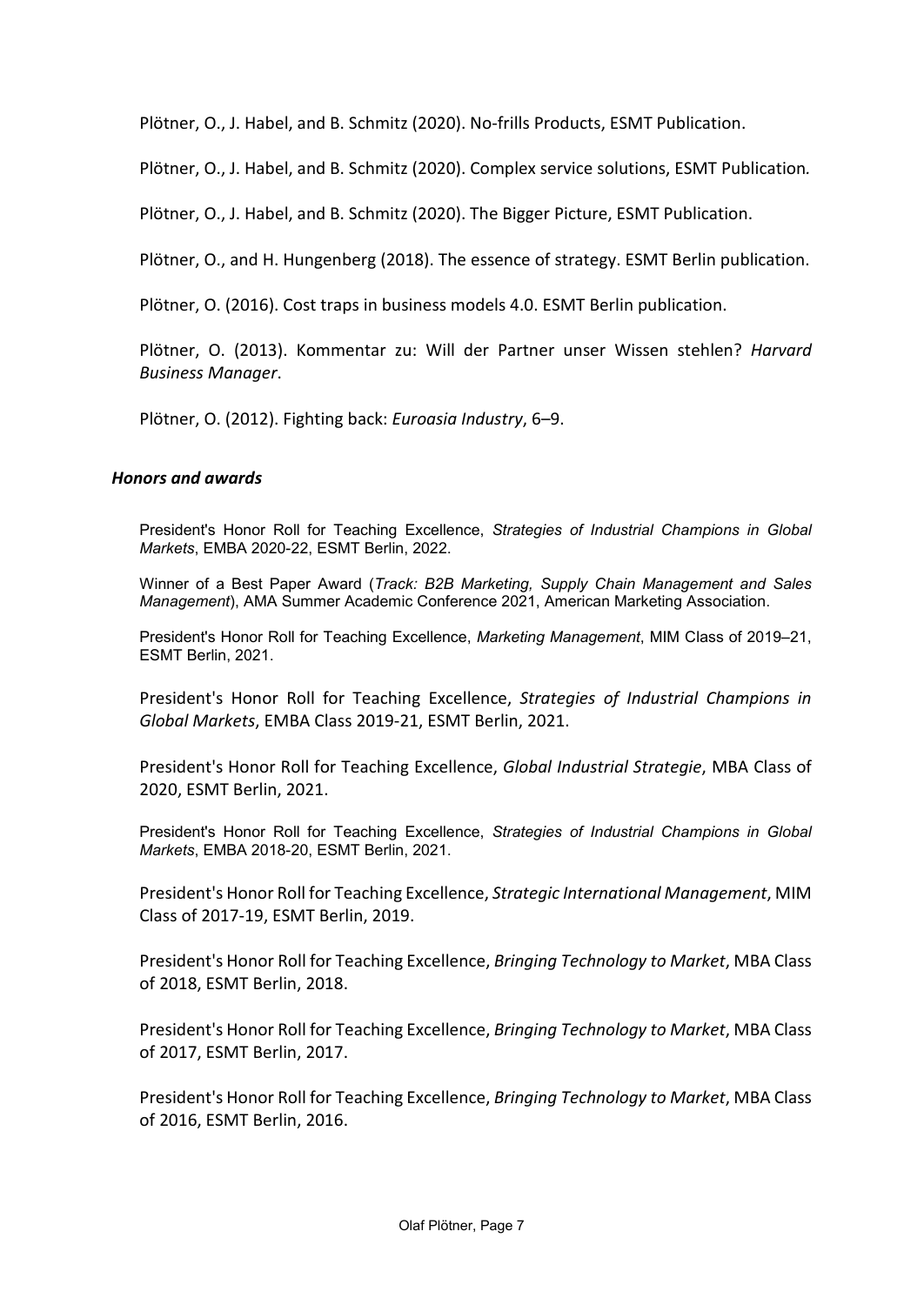President's Honor Roll for Teaching Excellence, *Bringing Technology to Market*, MBA Class of 2015, European School of Management and Technology, 2015.

President's Honor Roll for Teaching Excellence, *Bringing Technology to Market*, MBA Class of 2014, European School of Management and Technology, 2014.

President's Honor Roll for Teaching Excellence, *Bringing Technology to Market*, MBA Class of 2013, European School of Management and Technology, 2013.

President's Honor Roll for Teaching Excellence, *Bringing Technology to Market*, EMBA Class 2011-13, European School of Management and Technology, 2013.

President's Honor Roll for Teaching Excellence, *Bringing Technology to Market*, EMBA Class 2010–12, European School of Management and Technology, 2012.

President's Honor Roll for Teaching Excellence, *Bringing Technology to Market*, MBA Class of 2010, European School of Management and Technology, 2011.

President's Honor Roll for Teaching Excellence, *Bringing Technology to Market*, MBA Class of 2010, European School of Management and Technology, 2010.

## *Presentations*

#### **Keynote addresses and plenary sessions**

*Unsere Kunden im Spannungsfeld globaler Entwicklungen*

• 09/01/21: Service Provider Summit 2021, Vogel IT-Akademie, Frankfurt, Germany.

## **Peer reviewed paper presentations**

*Cost traps in innovative business models*

• 04/27/18: Hidden Champions Conference, ESMT Berlin and Yale School of Management, New Haven, CT, USA.

## **Other presentations**

*CUSTOMER REQUIREMENT - Vorteile und Grenzen von performance based pricing*

• 09/02/21: Other, Service Provider Summit 2021, Vogel IT-Akademie, Frankfurt, Germany.

## *Selling Digital Offerings in Industrial Markets*

• 06/11/19: Author & Presenter, JAMS Thought Leaders' Conference on Innovating in the Digital Economy, Bocconi University, Milan, Italy.

## *European companies in China: Overcoming challenges through innovation*

• 11/29/12: Panelist, 2012 CEIBS - EFMD Conference, CEIBS, Beijing, China.

## *News/Media*

*From Products to Solutions – Mastering Sales Force Incentives*

• August 30, 2017 The European Business Review: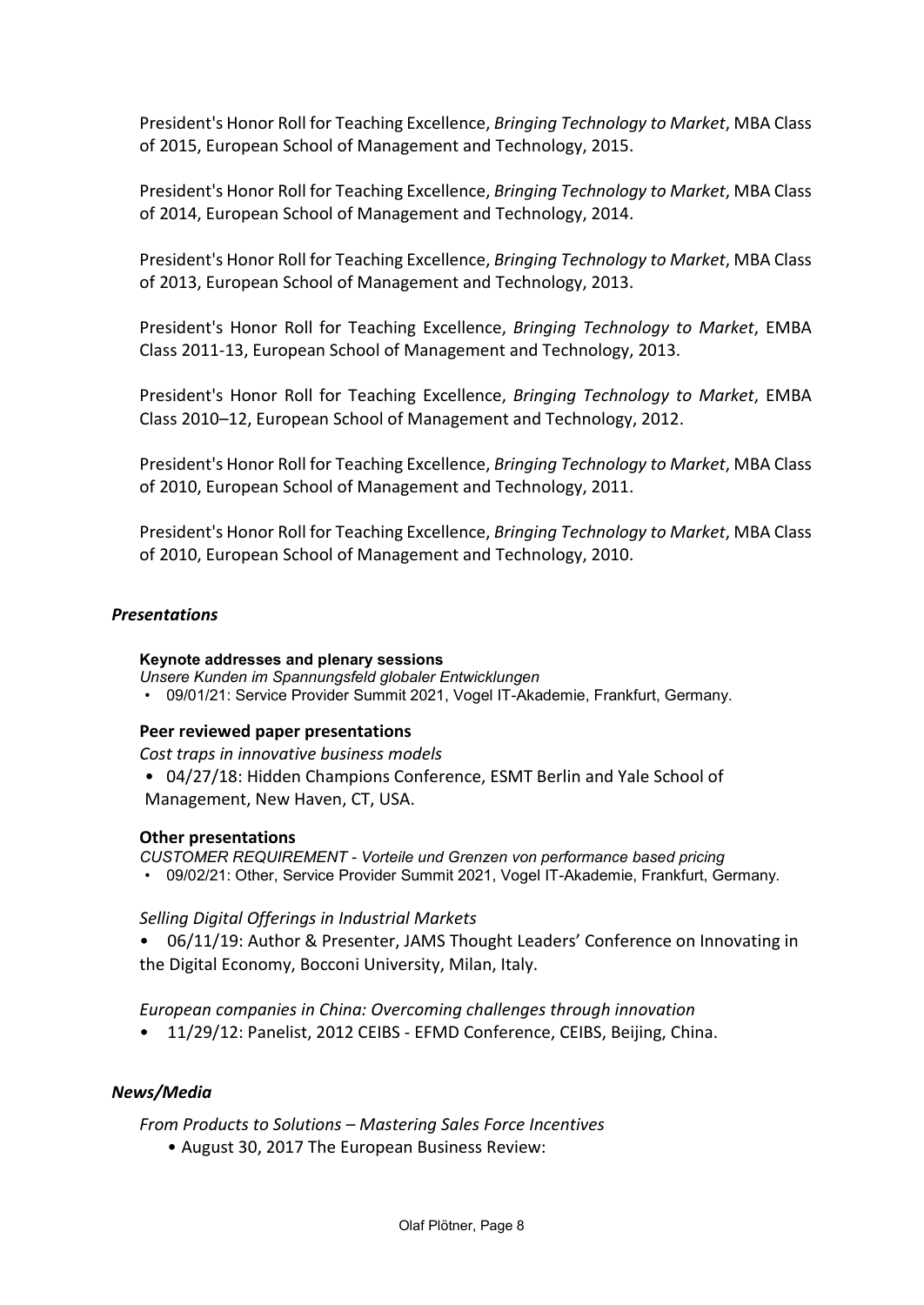[http://www.europeanbusinessreview.com/from-products-to-solutions-mastering](http://www.europeanbusinessreview.com/from-products-to-solutions-mastering-sales-force-incentives/)[sales-force-incentives/](http://www.europeanbusinessreview.com/from-products-to-solutions-mastering-sales-force-incentives/)

*Die sieben Lehren des Silicon Valleys*

• July 14, 2017 Handelsblatt

为世界经济发展增添正能量 *- Boost the positive energy to the global economic development*

• June 8, 2016 People's Daily

*Cómo crear una multinacional de bolsillo*

• March 18, 2017 El Pais: [http://economia.elpais.com/economia/2017/03/17/actualidad/1489751683\\_9477](http://economia.elpais.com/economia/2017/03/17/actualidad/1489751683_947771.html) [71.html](http://economia.elpais.com/economia/2017/03/17/actualidad/1489751683_947771.html)

*Can Germany's Mittelstand Solve China's Economic Challenge?*

• March 5, 2017 People's Daily China

*After After-Sales: New Business Models Tempt, Fail Industry*

• January 27, 2017 The European Business Review: [http://www.europeanbusinessreview.com/after-after-sales-new-business-models](http://www.europeanbusinessreview.com/after-after-sales-new-business-models-tempt-fail-industry/)[tempt-fail-industry/](http://www.europeanbusinessreview.com/after-after-sales-new-business-models-tempt-fail-industry/)

*Finding your way in a wild new world*

• January 9, 2017 The Edge Malaysia

*Heute schon für morgen planen*

• June 17, 2016 WirtschaftsWoche

*Wohin die Reise geht*

• October 17, 2015 Der Tagesspiegel – Supplement

*Five family firms that sold to Chinese investors*

• November 6, 2014 Family Capital: [http://famcap.com/blog/post/five-family-firms-that-sold-to-chinese-investors#](http://famcap.com/blog/post/five-family-firms-that-sold-to-chinese-investors)

*The key to a successful business? Keep it in the family*

- October 30, 2014 CNN: [http://edition.cnn.com/2014/10/30/world/europe/the-key-to-a-successful](http://edition.cnn.com/2014/10/30/world/europe/the-key-to-a-successful-business/index.html)[business/index.html](http://edition.cnn.com/2014/10/30/world/europe/the-key-to-a-successful-business/index.html)
- October 30, 2014 CNN: [http://edition.cnn.com/2014/10/30/world/europe/the-key-to-a-successful](http://edition.cnn.com/2014/10/30/world/europe/the-key-to-a-successful-business/index.html)[business/index.html](http://edition.cnn.com/2014/10/30/world/europe/the-key-to-a-successful-business/index.html)

*Fehler im System*

• October 1, 2014 Harvard Business Manager: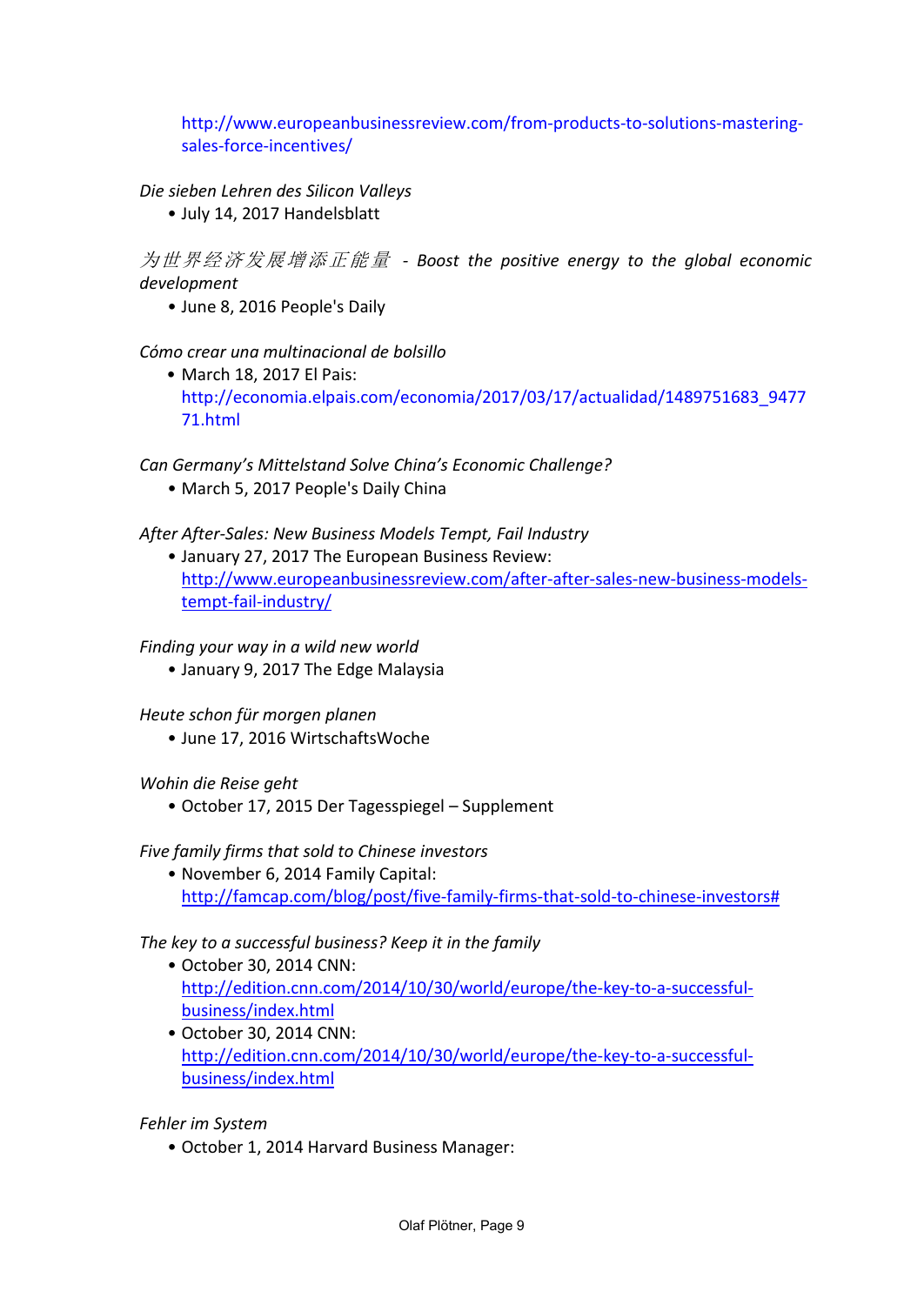*Are niche markets the answer?*

• September 1, 2014 Teamwork: Heraeus Mitarbeitermagazin: Issue 142

*Case Study*

• October 22, 2013 Financial Times

*Strategies for success in global competition*

• October 1, 2013 Siemens Industry Journal

## *Siemens Leadership Forum*

- September 16, 2013 Chuandong in China: <http://www.chuandong.com/news/news.aspx?id=121668>
- September 13, 2013 Multinationals in China: <http://www.mnc360.com/contentView.asp?id=892>

## *Mehr Profit, bitte!*

• July 19, 2013 Handelsblatt

#### *The Evolution of Automation*

- July 1, 2013 Euroasia Industry Magazine:
- April 2, 2013 Euroasia industry: <http://www.euroasiaindustry.com/article/the-evolution-of-automation>

## *"Made in Germany" - das kann eingentlich jeder behaupten*

• April 8, 2013 Focus Online: [http://www.focus.de/finanzen/news/unternehmen/guetesiegel-mit](http://www.focus.de/finanzen/news/unternehmen/guetesiegel-mit-qualitaetsmangel-made-in-germany-das-kann-eigentlich-jeder-behaupten_aid_955927.html)[qualitaetsmangel-made-in-germany-das-kann-eigentlich-jeder](http://www.focus.de/finanzen/news/unternehmen/guetesiegel-mit-qualitaetsmangel-made-in-germany-das-kann-eigentlich-jeder-behaupten_aid_955927.html)[behaupten\\_aid\\_955927.html](http://www.focus.de/finanzen/news/unternehmen/guetesiegel-mit-qualitaetsmangel-made-in-germany-das-kann-eigentlich-jeder-behaupten_aid_955927.html)

## *IT-Geschäft in Zeiten des sich beschleunigenden Wandels*

• April 8, 2013 IT-Business

## *Will der Partner unser Wissen stehlen?*

• April 1, 2013 Harvard Business Manager

## *Konzerneigene Talentschmiede*

• March 30, 2013 Die Welt: [http://www.welt.de/print/die\\_welt/wirtschaft/article114884468/Konzerneigene-](http://www.welt.de/print/die_welt/wirtschaft/article114884468/Konzerneigene-Talentschmiede.html)[Talentschmiede.html](http://www.welt.de/print/die_welt/wirtschaft/article114884468/Konzerneigene-Talentschmiede.html)

## *Quest means business*

• March 6, 2013 CNN: <http://transcripts.cnn.com/TRANSCRIPTS/1303/06/qmb.01.html>

*Die Talentschmieden der deutschen Großkonzerne*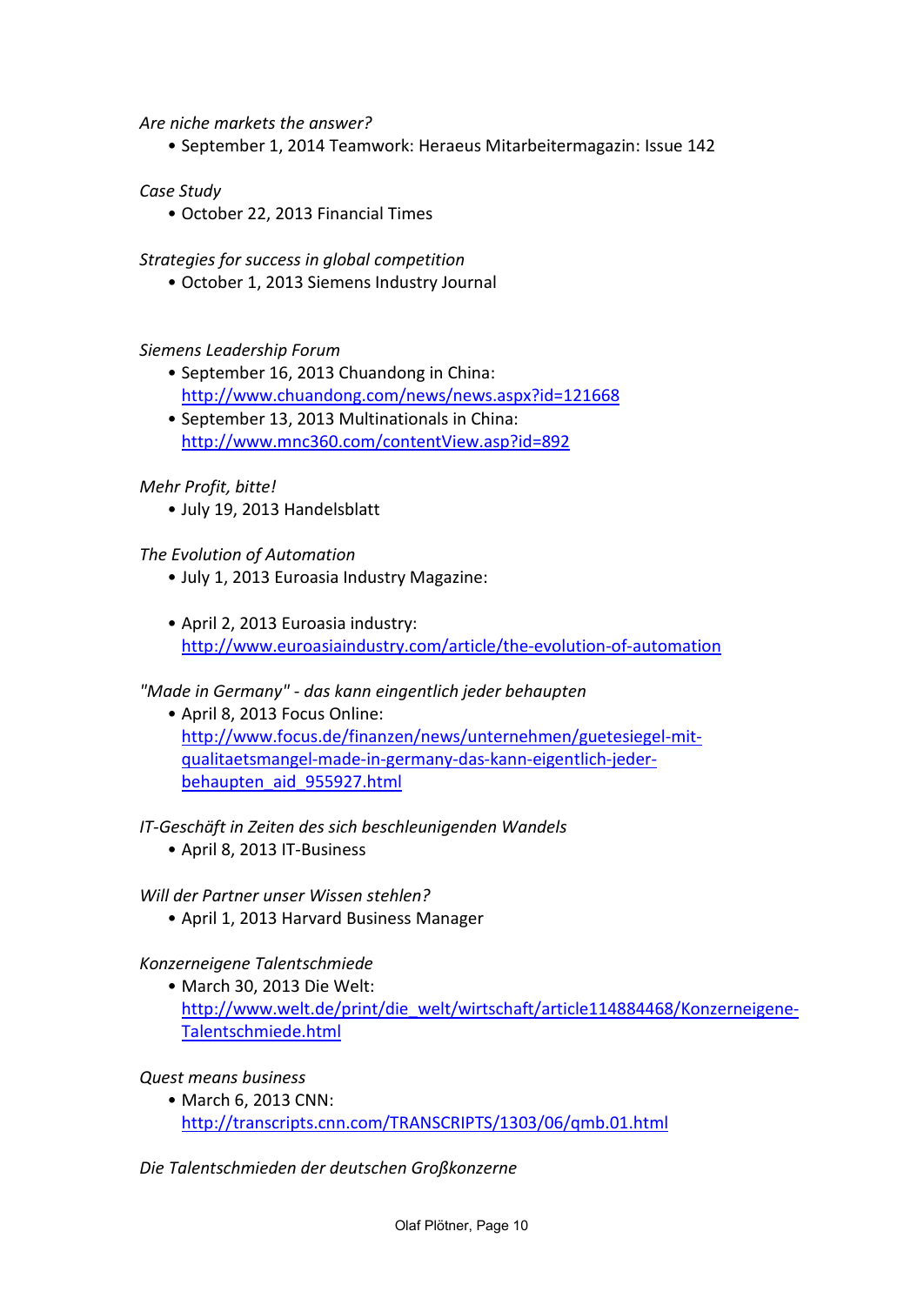• February 28, 2013 Berliner Morgenpost:

[http://www.morgenpost.de/wirtschaft/article114876968/Die-Talentschmieden-der](http://www.morgenpost.de/wirtschaft/article114876968/Die-Talentschmieden-der-deutschen-Grosskonzerne.html)[deutschen-Grosskonzerne.html](http://www.morgenpost.de/wirtschaft/article114876968/Die-Talentschmieden-der-deutschen-Grosskonzerne.html)

# *Auf in die weite Welt*

• February 21, 2013 Süddeutsche Zeitung: The article quotes Olaf Plötner and describes the international focus of Bringing Technology to Market. It also mentions ESMT's high placement in the FT Executive Education rankings. [http://sz-media.sueddeutsche.de/de/sueddeutsche](http://sz-media.sueddeutsche.de/de/sueddeutsche-zeitung/files/13_02_21_mba1.pdf)[zeitung/files/13\\_02\\_21\\_mba1.pdf](http://sz-media.sueddeutsche.de/de/sueddeutsche-zeitung/files/13_02_21_mba1.pdf)

# *The family secret that makes German companies so successful*

• August 14, 2012 Forbes: [http://www.forbes.com/sites/frederickallen/2012/08/14/the-family-secret-that](http://www.forbes.com/sites/frederickallen/2012/08/14/the-family-secret-that-makes-german-companies-so-successful/)[makes-german-companies-so-successful/](http://www.forbes.com/sites/frederickallen/2012/08/14/the-family-secret-that-makes-german-companies-so-successful/)

## *Business advantage lies in creativity*

• July 13, 2012 China Daily European Weekly: [http://europe.chinadaily.com.cn/epaper/2012-07/13/content\\_15577481.htm](http://europe.chinadaily.com.cn/epaper/2012-07/13/content_15577481.htm)

## *Entering a cut-price market in China*

• January 17, 2012 Financial Times: [http://www.ft.com/cms/s/0/2f6a4b46-3c7e-11e1-8d38-](http://www.ft.com/cms/s/0/2f6a4b46-3c7e-11e1-8d38-00144feabdc0.html#axzz2EMh5e8ug) [00144feabdc0.html#axzz2EMh5e8ug](http://www.ft.com/cms/s/0/2f6a4b46-3c7e-11e1-8d38-00144feabdc0.html#axzz2EMh5e8ug)

## *Dienstleistungen als Antwort auf China*

• December 27, 2011 Frankfurter Allgemeine Zeitung: [http://fazjob.net/ratgeber\\_und\\_service/beruf\\_und\\_chance/sales/120650\\_Dienstle](http://fazjob.net/ratgeber_und_service/beruf_und_chance/sales/120650_Dienstleistungen-als-Antwort-auf-China.html) [istungen-als-Antwort-auf-China.html](http://fazjob.net/ratgeber_und_service/beruf_und_chance/sales/120650_Dienstleistungen-als-Antwort-auf-China.html)

## *Realign strategy to stay in business*

• December 20, 2011 Times of India

## *Made in Germany: Einst billig statt gut*

• November 15, 2011 Deutsche Welle: <http://www.dw.de/made-in-germany-einst-billig-statt-gut/a-6660201-0>

## *Kopieren geht über Studieren*

• November 13, 2011 The European: [http://www.theeuropean.de/olaf-ploetner/8707-historische-produktpiraterie-in](http://www.theeuropean.de/olaf-ploetner/8707-historische-produktpiraterie-in-deutschland)[deutschland](http://www.theeuropean.de/olaf-ploetner/8707-historische-produktpiraterie-in-deutschland)

## *Strategien gegen Billigkopien*

• May 16, 2011 Deutsche Welle: <http://www.dw.de/strategien-gegen-billigkopien/a-6527542>

*The way to beat the cheap imitators*